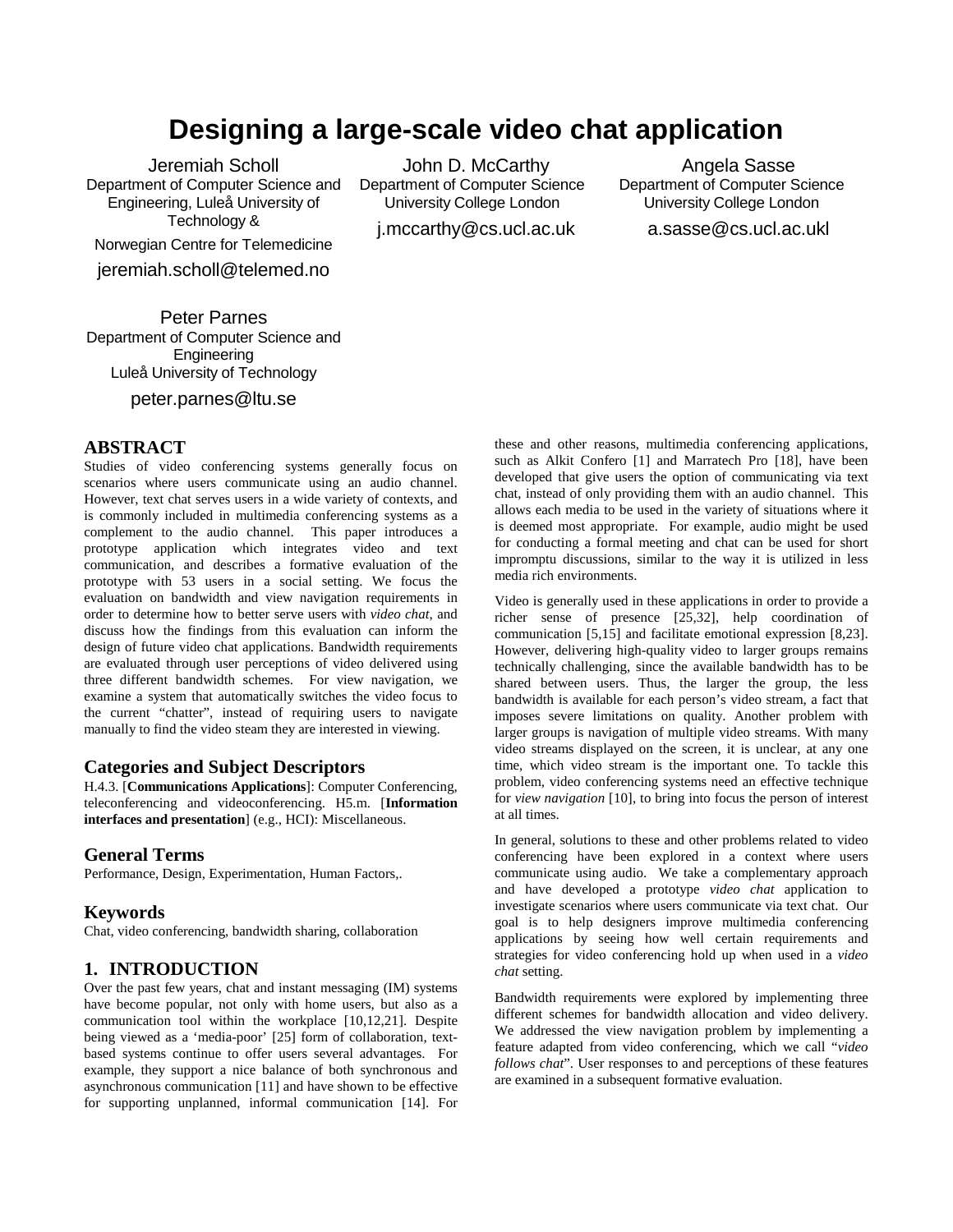We begin by describing the design decisions we faced during initial development of our prototype. The design of the evaluation, which was conducted with 4 groups consisting of 53 participants, and the qualitative and quantitative results follow. Finally, we discuss the implications of our findings for designers and researchers, and how they can be used to improve video chat applications.

# **2. PROTOTYPE DEVELOPMENT**

### **2.1 Bandwidth Requirements**

When a video conferencing application is faced with limited bandwidth supply there are less network resources available per person as group size grows. The large amount of progress that has been accomplished in the areas of efficient video coding and data transport mechanisms such as IP-Multicast and Application Layer Multicast can be leveraged in order to deliver higher quality video at a given bandwidth level, and thus reduce this problem. The default approach for dividing the supply, which is independent of the video codec and data transport mechanism, is to equally share the session bandwidth between users (referred to as *equal bandwidth sharing* for the rest of this paper). Bandwidth share for video can be reduced by changing compression parameters or by lowering the frame rate, which has the additional advantage of offering computational savings (less frames to decode) as well as bandwidth savings. However, in some contexts a reduction in the frame rate can be problematic.

An extreme example of this is when users are communicating via sign language, where at least 21 frames-per-second (fps) is recommended in order to support finger spelling [12]. In contrast, the frame rate requirements for audio/video conferencing are less strict, with various studies suggesting 5 fps as a minimum value [4]. Tang & Isaacs reported that people rate 5 fps as tolerable [26], and Watson & Sasse found that audio and video are not perceived as synchronized at less than 5 fps [30]. Studies of user behavior in video conferencing report no difference in task outcome and only slight differences in communication behavior when the frame rate is alternated between 5 fps and 25 fps while users design a tourist poster [15] or solve a jigsaw puzzle [20].

When video is used simply to provide a sense of presence, the bandwidth requirements may be much lower. The Portholes project for example, showed frame rates as low as 1 frame every 5 minutes to be adequate for providing distributed teams with a sense of group presence [7],

The requirements for *video chat* users have not been evaluated, and thus there is a lack of useful information for designers. The two questions we faced were:

- *(1) What are the minimum bandwidth requirements for video chat?*
- *(2) How can we maximize video quality for video chat in large groups?*

#### *2.1.1 Minimum Bandwidth Requirements*

Chat users are engaged in synchronous communication with each other, so *video chat* may have similar frame rate requirements to video conferencing. However, there are several important differences between video chat and video conferencing that may change user requirements. With video conferencing, users watch the video while listening to the audio at the same time. This is not the case with video chat. Both text chat and video are a visual medium, and will compete for the users' attention on the screen. This implies that users will focus less on the video when chatting than during audio/video conferencing, since they will be occupied reading chat messages and looking at the keyboard (unless they are a touch typist).



**Figure 1: Gaze distribution while using video chat in an elearning session.** 

Support for this argument is provided by a recent eye tracking study of small scale video chat in an educational setting [27] that shows that people spend around 70% of the time looking at the chat window but only 10% of the time looking at the video window. An illustration of the eye movements from this study is presented in Figure 1. As shown in the figure, gaze distribution is clearly much higher in the chat window, which is at the bottom left hand of the screen, than it is for the video window, which is placed directly above the chat window.

Also, because people are typing rather than speaking, the synchronization of facial movements with an audio stream may not be as much of an issue. Therefore, the 5 fps limit may not apply. Two types of information that are important for video chat are basic presence information and emotional expression. The bandwidth requirements for presence are known to be very modest but requirements for emotion recognition are less clear [23].

Drawing on emotion recognition research [9,23], we derived an estimate that one frame every five seconds (0.2fps) would be near the lower bound for emotion detection. El Kaliouby et al. [9] assembled video samples of naturally expressed emotions, and report that the average length of these emotions was approximately 5 seconds varying between 3 and 7 seconds. When people were presented with a sub-sample of 1 second of video from these clips, they could recognize simple emotions, (happy, sad), but were very poor at recognizing complex emotions such interest, boredom, and confusion. On the basis of these findings we predicted that with only a single frame from a 5 second period (0.2 fps), complex emotion recognition would be effectively blocked.

The effects of delivering video at low bandwidth are examined in the evaluation. If presence and basic emotional recognition (happy, sad) is all that is required for video chat, then one frame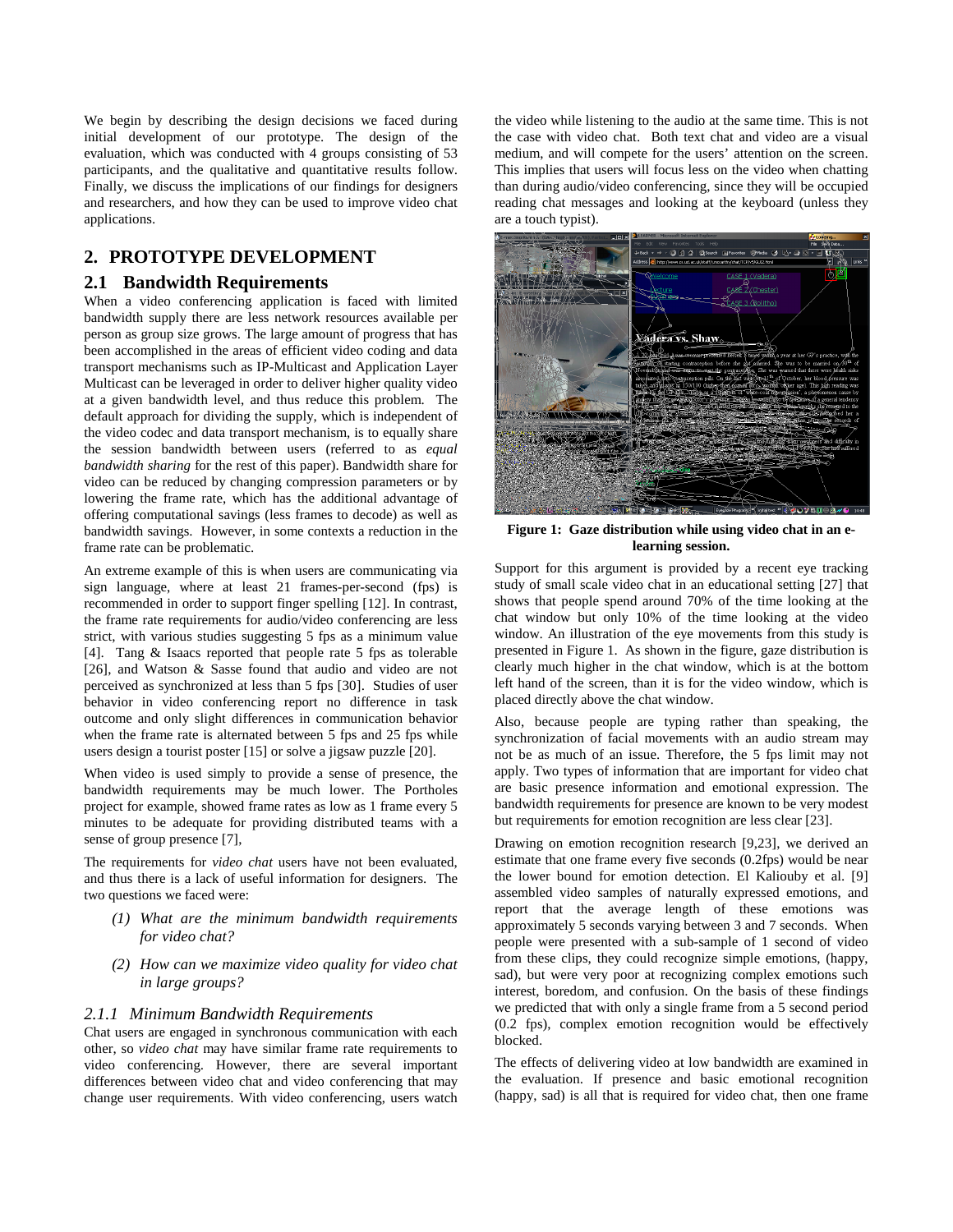every five seconds may be perfectly acceptable to users. However, if users need to identify more complex emotions then this bandwidth (0.2fps) will be unacceptable.

#### *2.1.2 Maximizing Video Quality*

When sharing bandwidth *equally* between participants, video quality will become very poor at some point. For example, the expected bandwidth/person is just 25 kbps for a 400kbps session with just 16 members. One strategy to mitigate the limitations on *equal bandwidth sharing* is to define certain users in the group as more important than others, and give them a larger share of the available resources. The rationale behind this strategy is that human communication patterns are generally uneven, and therefore result in users focusing more of their attention on some group members than others. If this focus can be detected then users will be better served by allocating more resources to video streams in the focus of attention.

The most basic version of *unequal bandwidth sharing* in video conferencing is Jacobson's *video silence suppression* [16], where a video stream is turned off if there are no receivers interested in viewing it. More sophisticated bandwidth schemes have also been explored that seek to fine tune the amount of bandwidth each sender uses, instead of just turning video-streams on or off [2,4,24]. This has been shown to be effective for providing floor control to e-learning participants over a limited bandwidth connection (modem) by allocating them an extra frame when they raise their hand to speak [4]. Others have investigated technical details of how to implement more general *unequal bandwidth sharing* schemes, which could improve video quality in a variety of situations and at a wide variety of bandwidth levels [2,24]. However, no user studies have been conducted to demonstrate their effectiveness.

We wanted to investigate the effects of a scheme of this type. If successful the technique could be used to deliver the experience of high quality video to large groups of users (15-50), since the bulk of the available bandwidth could be allocated to the subset of video streams that the users are attending to.

The client we developed had two types of video windows. Small *thumbnails* for each participant and a single large *focus* window (see Figure 2). Whenever a user clicked on a thumbnail, that video stream would be loaded into the focus window. To implement unequal bandwidth sharing, we used the contents of each client's focus window as the metric for user importance. Thus, if a particular user is in one or more clients' focus window, then that user is considered to be important and therefore needs more bandwidth.

The scheme operates by having each client send a message to the rest of the group when the contents of its focus window are switched from one group member to another. These messages are used by senders to adapt their bandwidth consumption by first allocating a minimal level of bandwidth to everyone, with the remaining bandwidth divided evenly among the "important" senders (defined as senders that appear in at least one client's focus window). Senders react *proactively* when they are "unimportant" (i.e. when they do not appear in anyone's focus window) by dropping their bandwidth usage to 1 frame every 3 seconds. This allows "important" senders to increase their This allows "important" senders to increase their bandwidth consumption *reactively* by measuring incoming bandwidth usage, and increasing their bandwidth consumption to "fill the gap" created by unimportant senders that do not use their "normal" share.

In the evaluation we examine whether such *unequal bandwidth sharing* increases perceived video quality over and above that for *equal bandwidth sharing*.

# **2.2 View Navigation and Video Follows Chat**

Another challenge when delivering multiparty video is how to provide users with an adequate view of the available video streams within a limited screen space. A common technique is "click to focus" navigation, where clicking on a thumbnail loads that stream in to the focus window (see Figure 2). While this works well in many situations, it requires users to actively seek out and click on each person they want to view in more detail. This can be extremely tedious during an active discussion, where the current speaker constantly changes. To tackle this problem, view switching is usually automated during audio conferencing using a technique called "*video follows audio*" (also called "voice activated switching" [28]), which operates by automatically loading the current speaker into the focus window. This has shown to be successful with video conferencing but also has a reputation for being problematic because at times it can be difficult for systems to correctly predict the person of interest. For example, ambient noise may cause unwanted switches to occur that are unrelated to the flow of conversation.

We wanted to evaluate a similar system which we call *video follows chat* in order to see if it could offer some gain to videochat users. With *video follows chat,* a person automatically appears in the focus window whenever they send a chat message. For this reason we will refer to the last person in the group to send a chat message as the *focus user*. *Video follows chat* offers two potential advantages in comparison to *video follows audio* in that problems related to ambient noise will not occur, and that freeing chat users from the need to click on video thumbnails will allow them to keep their hands on the keyboard in "chat position".



**Figure 2: A screen shot of the prototype with the window arrangement used in the evaluation.** 

*Video follows chat* works in tandem with the *unequal sharing* scheme, so when users send a message they are shown in the *focus* window and also increase their bandwidth share. However, in implementing this feature we were again presented with a set of design decisions.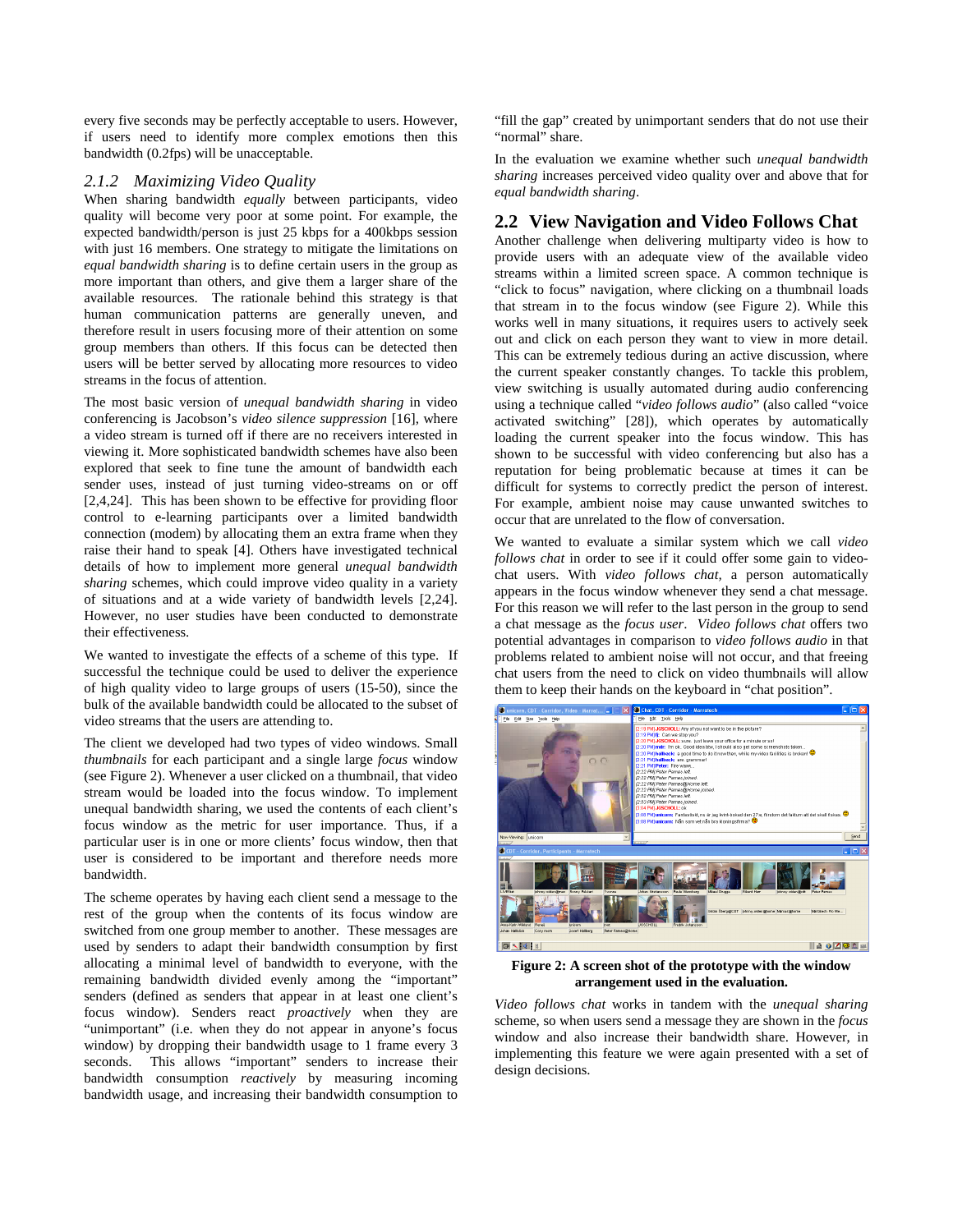- *(3) When implementing video follows chat, should the video switch to a person when they start typing their message or after they have sent it?*
- *(4) Should the people see themselves when they send a chat message?*

Rather than explore this design space in testing all possible variations, we decided to make a particular set of decisions and based on a rationale or model of usage. The impact of these decisions would be examined in the subsequent evaluation.

#### *2.2.1 (3) Switch Before of After?*

The video channel can improve both coordination and emotional communication [15,23]. If the video switches to a person as they start to type, the video channel might improve coordination, serving the same function as the "X is typing" feedback implemented in popular IM applications [14,21]. However, we reasoned that watching people type could be tedious, and was unlikely to include much emotional communication, as most users would have their attention focused on the keyboard while typing. We predicted that emotional expression was more likely *after* they had sent a chat message and were anticipating a response. On this basis we decided to switch the video to a person immediately after they sent a message.

#### *2.2.2 (4) See yourself?*

V*ideo follows audio* systems typically do not switch the contents of a user's own focus window to themselves when they speak. The rationale for this choice is that users benefit more from continuing to view the previous speaker, as this allows them to judge reactions to their own speech, than they would from looking at their own video stream. One exception to this rule however has been noted by [6] who point out that new users may benefit by having a "confidence monitor" so they can see how others see them.

 As we did not have any data either way, we decided to implement the standard *see others* setting to mimic the experience users get today from *video follows audio* and evaluate it's impact with new users*.* Thus, in our implementation, when a person sent a chat message, they would appear in everyone's focus window *except their own.* The message sender would see the person who sent the chat message before theirs.

# **3. FORMATIVE EVALUATION**

The four issues addressed in the evaluation study were:

- Whether users felt they used the visual channel at all and if so what they communicated.
- User perceptions of video quality when delivered at the *low bandwidth*. [Decision (1)].
- User perceptions of video quality with *unequal bandwidth sharing* [Decision (2)].
- Their qualitative and quantitative rating of *video follows chat* with the design decisions we had implemented for this feature [Decision (3)-(4)].

As we were interested in the communication of emotions, we tested people in a social scenario where people had to introduce themselves. We expected that this would maximize interest in both the video stream and expressed emotions and would therefore be a strong test of bandwidth requirements. Also, we chose to model the real-life scenario of personal introductions because they typically take place in a wide variety of settings, both inside and outside the workplace and this would increase the ecological validity of our results over using a contrived task.

In each of the 4 chat sessions, 14-16 people used video chat to introduce themselves. The introductions where split into four rounds. In half the rounds, bandwidth was *equally shared* between participants, in the other half video was delivered in one of two conditions, either at the *low bandwidth* or *unequally shared* between participants.

After each round, participants completed a short questionnaire. To measure their perception of video quality, three different measures were taken.

- I. An unlabelled 100 point scale [31]
- II. Likert scales based on user descriptors of video quality [29]
- III. A binary measure of acceptability [19]

To evaluate *video follows chat,* we probed whether they found the feature (a) useful or (b) annoying, and collected qualitative comments from users after each round. At the end of the evaluation we gave people a short questionnaire on whether they found the visual contact useful and whether they had used it to communicate.

# **3.1 Method**

#### *3.1.1 Participants*

53 people participated in the study. Their average age was 26. 84% had previous experience with instant messaging, 70% had experience with chat rooms and 28% had experience with video conferencing. They were recruited from subject pools within XXXXX University and were paid \$15 for participation. 26 were allocated to groups comparing *equal bandwidth sharing* with *low bandwidth*. 27 were allocated to groups comparing *equal* with *unequal bandwidth sharing*. In each session there were also two facilitators to guide people through the introductions and inform them when the rounds were over. Two groups were run in each condition. Table 1 summarizes the basic demographics of the groups.

| <b>Condition</b>                | Group (N)      | М  |  |
|---------------------------------|----------------|----|--|
|                                 | Group $A(12)$  |    |  |
| low vs. equal                   | Group B $(14)$ |    |  |
|                                 | Group C $(14)$ |    |  |
| <i>unequal</i> vs. <i>equal</i> | Group $D(13)$  | 10 |  |

**Table 1. Sex distribution of each group in the study.** 

## *3.1.2 Equipment and Software*

For our experiments, we modified a version of Marratech Pro, a commercially available multimedia conferencing tool. The commercial version of Marratech Pro uses an *equal bandwidthsharing* scheme. We modified the client so that we could remotely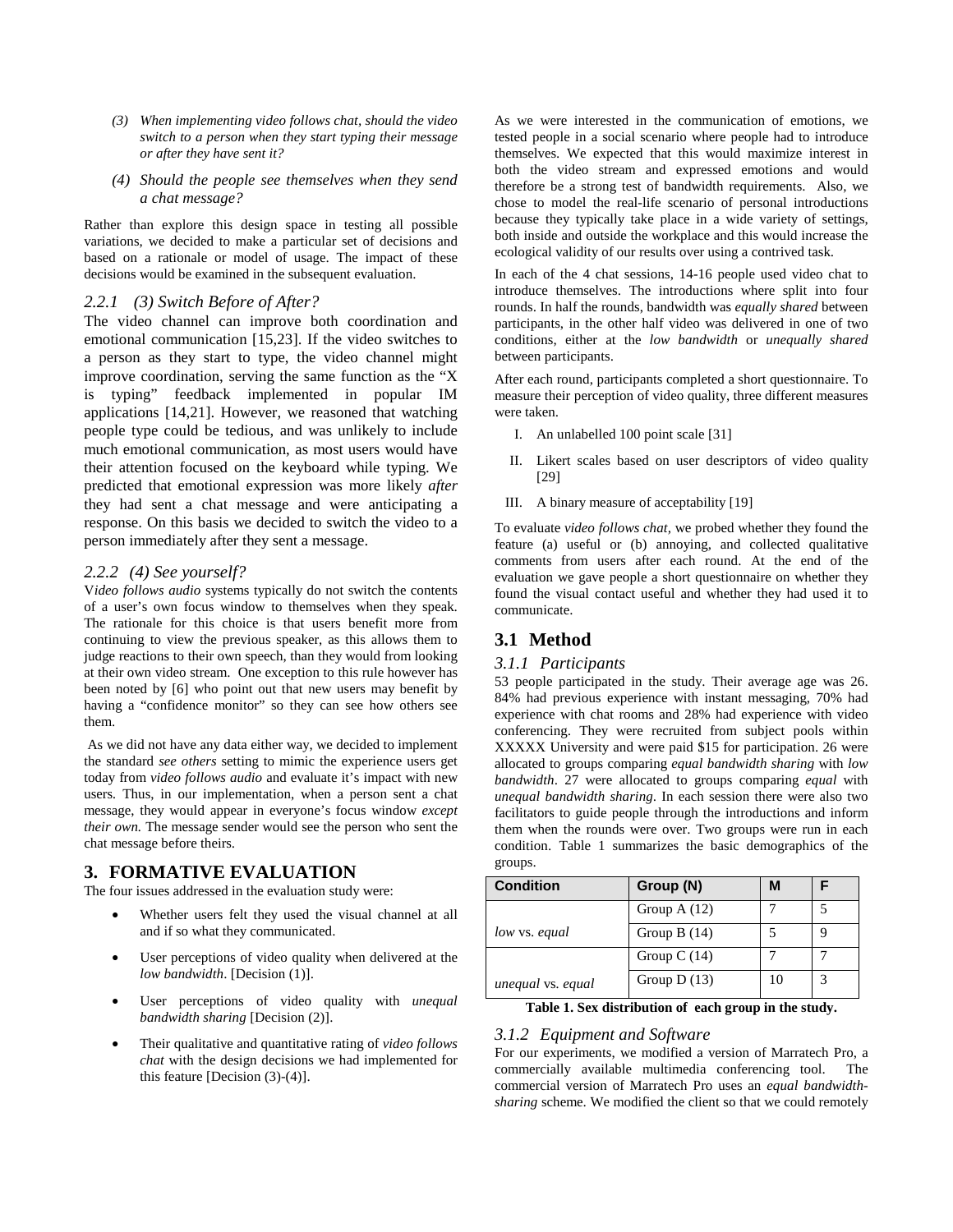set the frame rate and bandwidth-sharing scheme actively used by each client during our experiments.

Marratech clients are used in conjunction with the Marratech Emeeting Portal (a license server and media gateway) to set up multimedia conferencing sessions. For the study we used an evaluation version of the portal, which limited bandwidth usage for video to 400 kb/s. Users were provided with flat screens, Logitech QuickCam Pro 4000 cameras, and Pentium 4 machines with 256MB memory.

#### *3.1.3 Procedure*

Before the start of the study, all participants completed a questionnaire that probed basic demographic information and the participants existing experience with chat rooms, instant messaging (IM) and video conferencing.

They were then told that they were here to evaluate a new communication tool, which they used to introduce themselves to each other in four different rounds. At the start of the first round the facilitators introduced themselves to reduce the uncertainty of what was expected and to help relax the participants. Different people introduced themselves in each round, as indicated by the facilitators, and at the end of each round they completed the questionnaire provided.

At the end of the session participants were given a final questionnaire to understand how they used the video channel and what they tried to communicate. Finally, they were debriefed about the precise nature of the study and given their participation pay.

## *3.1.4 Design*

Table 2 summarizes the design for the evaluation. The different bandwidth schemes where alternated across the different rounds of chat. The order of conditions was counterbalanced across the groups.

| Group<br>(N) | Round   | <b>Round</b><br>$\mathbf 2$ | Round<br>3 | Round   |  |
|--------------|---------|-----------------------------|------------|---------|--|
| A(12)        | Equal   | Low                         | Equal      | Low     |  |
| B(14)        | Low     | Equal                       | Low        | Equal   |  |
| C(14)        | Equal   | Unequal                     | Equal      | Unequal |  |
| D(13)        | Unequal | Equal                       | Unequal    | Equal   |  |



# **4. RESULTS**

To simplify the graphical presentation of the results the *Equal* ratings across conditions are combined into a single bar for all the figures subsequently presented. The t-tests however are conducted within each condition  $(A+B \& C+D$  respectively).

# **4.1 Physical Video Quality**

The bandwidth share of the *focus user* for each of the three schemes is shown in Figure 3. The *low bandwidth* scheme uses just 3.3kbps to deliver one frame every five seconds, *equal sharing* secured a bandwidth of 26.8kbps and for *unequal sharing* the mean bandwidth was 44.3kbps.



**Figure 3. Bandwidth and frame rates for the** *focus user* **during each of the 3 conditions in the study** 

When translated to frame rates, *low bandwidth* was fixed at 0.2 fps, *equal bandwidth sharing* corresponded to a frame rate of 2.3 frames/second and the for *unequal bandwidth sharing,* the average was 5.5 frames/second.

## **4.2 Perceived Video Quality**

On the 100-point rating scale there were significant differences between the bandwidth conditions. Participants rated *low bandwidth* significantly lower than *equal sharing*  $[t(24)=3.86, p <$ 0.01]. However, although the rating for *unequal sharing* was slightly higher than for *equal sharing,* this difference was not statistically significant  $[t(23)=1.32, \text{ ns.}]$ 



**Figure 4 Quality rating on an unlabeled scale.** 

Differences were also found on the user descriptor scales of video quality. Relative to *equal bandwidth sharing*, users thought the video was less fast and smooth with *low bandwidth* [t(24)=-3.80,  $p < 0.01$ . There were no differences in the perceived in picture clarity but, relative to equal sharing, video was seen as more slow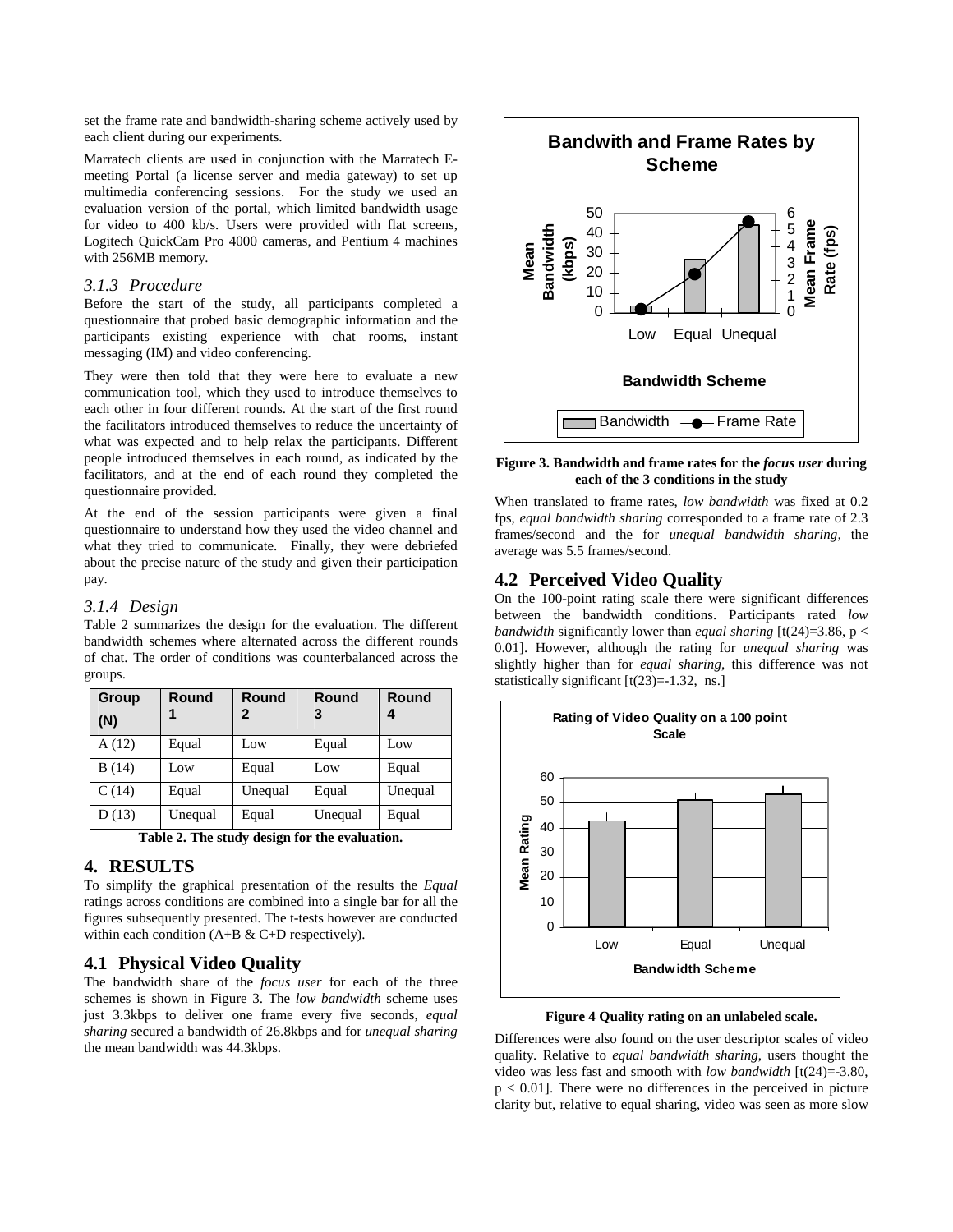and jerky with the *low bandwidth* scheme,  $[t(24) = 2.32, p <$ 0.05], and *less* slow and jerky when bandwidth was allocated *unequally*  $[t(23) = -2.61, p < 0.05]$ .



**Figure 5. Unequal sharing is less slow and jerky.** 

Finally, on the measure of acceptability, a score of 2 indicates that the video quality was acceptable all of the time. A score of 0 means that quality was never reported as acceptable. On this measure, acceptability was lower with the *low bandwidth* scheme than with the *equal sharing* scheme [  $t(23) = 4.00$ ,  $p < 0.01$ ]. There were no differences in acceptability between the *equal* and *unequal sharing conditions,*  $[t(26) = 0.44, ns.]$ 



**Figure 6. Low Bandwidth is unacceptable to users.** 

# **4.3 Visual Contact and Visual Communication**

The qualitative data reinforces the interpretation that emotion recognition is important in video chat. 76% of subjects agreed that visual contact was useful and 45% of these *strongly agreed* that they "*used the video channel to communicate visually very often"*.

When asked an opened-ended question about what *was*  communicated, most people gave responses that mentioned emotions and facial expressions. Of the 34 comments recorded 25 (73%) referred to emotions and facial expressions. Interestingly, another 4 people made comments relating to self-consciousness and their attempts to mask emotions and body language. 3 people simply appreciated seeing who they were chatting with and putting names to faces. A sample of comments is shown in Table 3.

## **"Describe shortly what you tried to communicate through the camera"**

*"Smiling to communicate the tone of voice"* 

*"Facial Expressions - explains better than words"* 

*"Surprise and amusement at jokes. Emotions mainly"* 

*"Aware of how I looked and more conscious of touching my face. Nice to see the others though"* 

*"Was conscious of smiling - problem is that you can't pretend to be a 24stone ex-body builder from the Philippines"* 

*"Good to put a name to a face. Don't have to be contrived – just see their natural proper character".* 

**Table 3. User comments on what was communicated over the video channel.** 

# **4.4 Video Follows Chat**

Participants gave different ratings on the usefulness of *video follows chat* in the different groups. Specifically, those who experienced both low and equal bandwidth schemes thought the feature was less useful [t  $(47) = 3.03$ , P < 0.01] and their responses were not significantly different from the neutral rating of 4, indicating "No Opinion"  $[$  t (24) = -1.19, ns.]. Thus, the feature was only found to be useful by groups who experienced the *equal* and *unequal sharing* schemes.

A similar pattern was observed when questioned whether they found the feature annoying. Those who experienced both *low* and *equal* sharing schemes were not significantly difference from the neutral rating,  $\left[ (24) = 1.571, \text{ns.} \right]$ , whereas those who experienced both *unequal* and *equal bandwidth* schemes disagreed with the statement  $\lceil t(23) = 2.71$ ,  $p < 0.05$ ].



**Figure 7. Video follows chat was useful and not annoying with higher bandwidth.**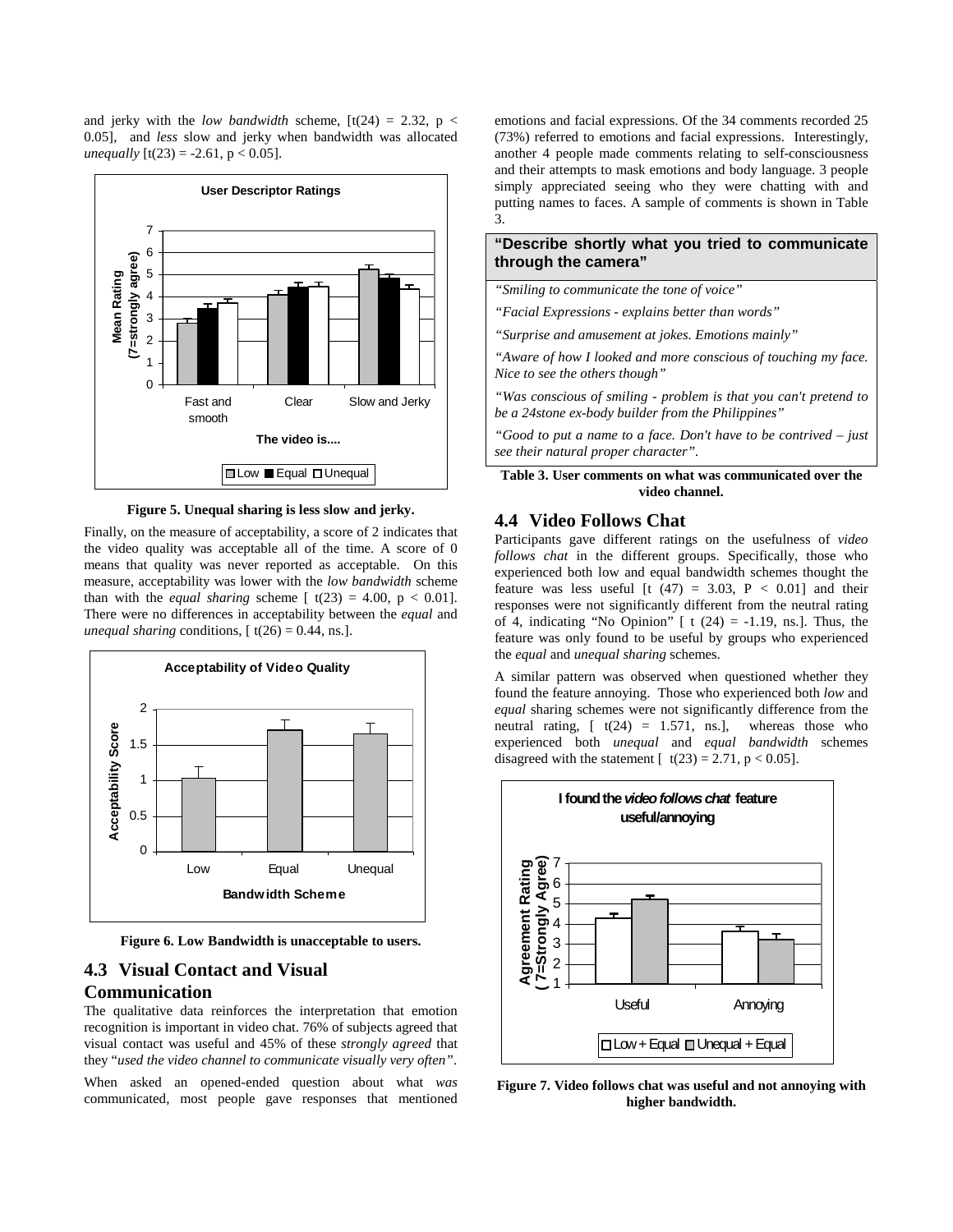A broader range of opinion was gleaned from qualitative comments. As shown in Table 4, three themes emerged. First, as we expected, it was difficult to pay attention to both the video window and the chat window. Second, many people wanted to appear themselves when they sent a chat message. Finally, a number of people commented that the switching of the video was too fast.

| <b>Qualitative Comments</b> |
|-----------------------------|
|-----------------------------|

*"Hard to watch video and chat - did one or the other"* 

*"I can't follow both so tend to ignore video most of the time."* 

*"I don't see myself in the large screen when I chat, is it supposed to be this way?"* 

*"I'd like to see my face while sending. I don't like it that others can see me while I can't"* 

*"Would be useful with fewer people, otherwise it's too fast to catch the video while someone is chatting."* 

*"Sometimes video follows chat changes too quick"* 

*"Too many people and thus chaotic"* 

*"Bewildering. Could be good if fewer people and all familiar faces"* 

*"Good idea, but hard to keep up, and when reading text there is movement in the peripheral vision. There's a lot going on the screen so quality isn't crucial as can't take it all in."* 

**Table 4. Qualitative comments on the** *video follows chat* **feature.** 

# **5. DISCUSSION**

# **5.1 (1) Minimum Bandwidth**

Results on the three measures of video quality clearly indicate that participants noticed the difference in video quality when it was set to the *low bandwidth* scheme, and more importantly, that quality was seen to be unacceptable at this level. Only 30% of users found the *low bandwidth* scheme acceptable all of the time. These findings indicate that video chat with high quality video, offers users more than a simpler system with a single video frame accompanying each chat message. We argue that the important factor is the recognition of complex emotions. However, the video requirements for this appear to be lower than for audio/video conferencing. Here the minimum has been set at 5 fps, yet we find high levels acceptability for frame rates of just 2.5 fps with the *equal bandwidth-sharing* scheme. From this we conclude that a frame rate of 2.5fps, or 16 users in 400kbps session, is perfectly acceptable for effective video chat.

# **5.2 (2) Maximizing Video Quality**

We have some evidence that *unequal bandwidth sharing* can improve perception of video quality such that users perceived it as less slow and jerky. However, on the other measures (rating scales and acceptability) the discrimination in quality is less clear. One reason for this may be that the scheme we implemented gave less bandwidth to the *focus user* than we expected.



#### **Figure 8: A graph of bandwidth consumption by the** *focus user* **when using** *unequal bandwidth sharing*

This was because focus users increased their bandwidth consumption at a relatively slow rate in comparison to the pace of the chat. An illustration of this is shown Figure 8, which shows bandwidth consumption by the focus user over a 40 second period using *unequal bandwidth sharing*. Within this period the *focus user* changed 3 times, after approximately 5 seconds, 21 seconds and 27 seconds. Immediately after each switch, the bandwidth drops, because the new *focus user* is initially sending at a low send rate. However, as the scheme calculates the bandwidth available the focus user steadily increases its share.

The net result is that the *focus user* secured more bandwidth than with *equal sharing* but also experienced wide variations in bandwidth consumption. Figure 9 shows bandwidth consumption by the *focus user* during the first two rounds of Group D. During the first round, *unequal sharing* was active. During the second round *equal sharing* was in operation. With the *unequal sharing* scheme activated, the *focus user* secured a larger portion of the available bandwidth than with *equal sharing,* as is shown by the dashed line. However, the scheme also created wide variations in bandwidth consumption, including some transient periods where bandwidth consumption for the *focus user* fell bellow the average consumption for *equal sharing*.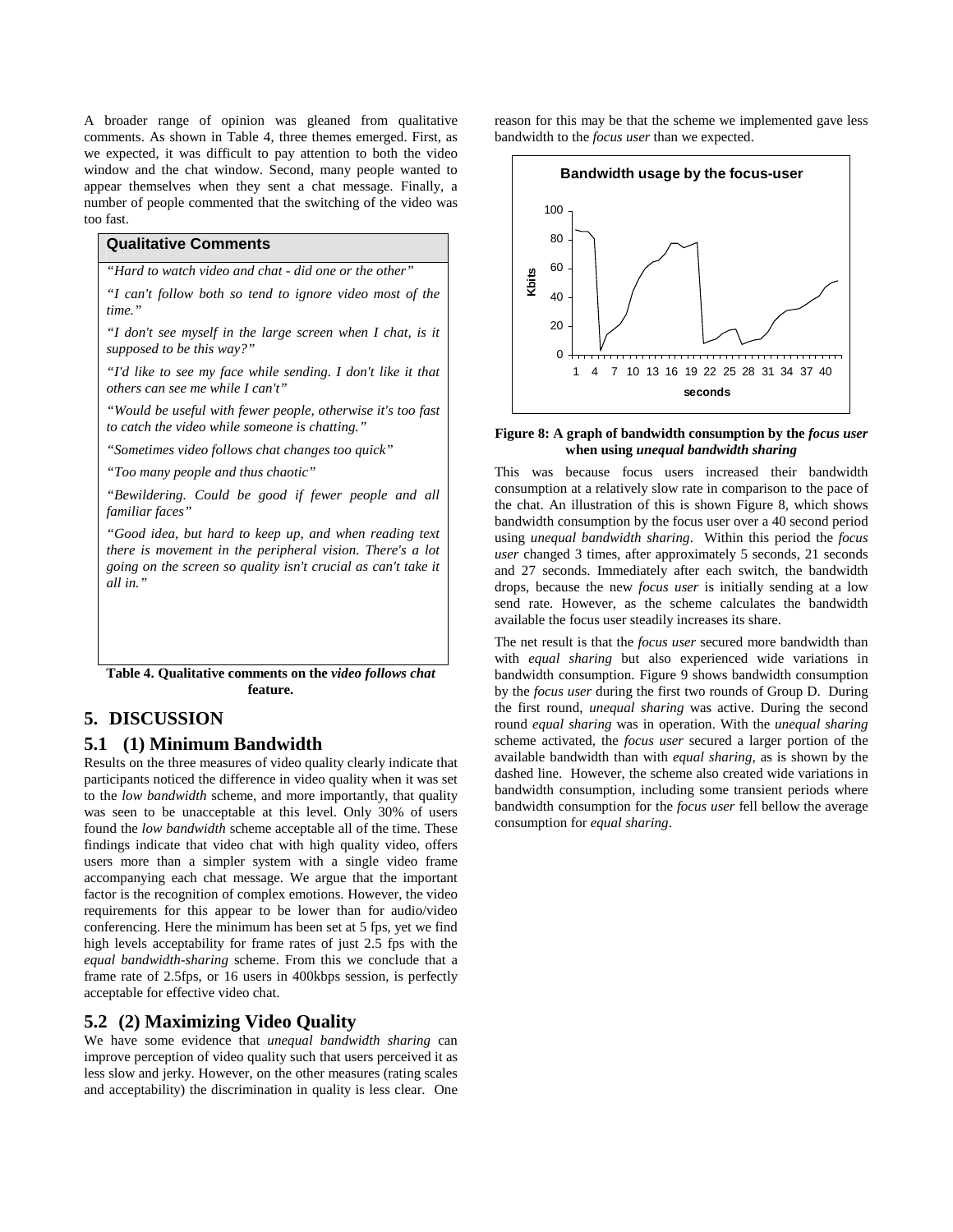

**Figure 9: Bandwidth usage by the focus user with unequal and equal sharing schemes** 

Across groups, we found that our implementation of *unequal sharing* actually delivered *less bandwidth* than the *equal sharing*  scheme 44.8% of the time. Yet, participants still rated the video as less slow and jerky. One explanation is that users focused more on the video when the frame rate increased, as there was more movement to attract attention. Thus the impression was of better quality video even though half the time the quality was actually worse.

With a few improvements to our scheme, it should be possible to secure a much larger portion of the session bandwidth for important users and also improve the reaction time of the algorithm. However, many real world factors may produce performance similar to that observed in our evaluation. The most obvious examples are large round-trip-times or packet losses on the network. These could interfere with the messaging process controlling bandwidth sharing and under these conditions we would expect the bandwidth adaptations to be delayed.

Thus, the evaluation suggests that *unequal bandwidth sharing* can still offer some gain, (or at the very least – no costs) even under such sub-optimal conditions.

# **5.3 Video Follows Chat**

Generally, people found the *video follows chat* to be useful and on balance did not find the automatic switching annoying. However, qualitative comments from many users provided more detailed feedback on the design decisions we had made.

#### *5.3.1 (3) Before or After?*

Although no one commented directly on this decision there were numerous comments on the pace of the chat. As is common with large group chat [22] we observed multiple conversational threads overlapping and a very rapid turnover of messages. We would predict that had we implemented *video follows typing* instead there would be a slower pace of chat, greater coordination of process and fewer overlapping threads. However, the validity of these predictions and the consequences on user experience need to be evaluated in a further study.

#### *5.3.2 (4) See yourself?*

A few participants volunteered that they would prefer to see themselves when they sent a chat message, even though we did not directly ask them to comment on this feature. This selfreferential feedback would increase awareness of what was being communicated through the video channel and might facilitate understanding of the channel. This parallels observations made on the early stages of video conferencing use [6]. In the future it would be interesting to evaluate this feature for both *video follows chat* and *video follows audio* in order to see if the "conventional wisdom" used in current designs holds true.

## **5.4 Other Issues**

A number of people commented that it was hard to watch both the video and chat windows at the same time. Our interpretation of these comments was that following and understanding the chat demanded most of the users' attention. In future prototypes we intend to experiment with overlaying chat messages in the focus window, as shown in Figure 10.



**Figure 10. An example of a chat message overlayed in the focus window.** 

This type of design has been suggested recently by [3,17] and uses a display technique familiar from graphic novels where text and graphical information are presented in the same window. In implementing this design we would also need to ensure that people have enough time to read the message overlaid on the video display.

# **6. CONCLUSIONS**

#### **6.1 Limitations**

This paper describes a formative evaluation that was conducted as part of an ongoing iterative design process, and the results should not be taken outside this context. We have only tested *video chat* in a single application setting that models a predicted use case in a wide variety of scenarios. The design requirements in other settings may not be the same as those reported here.

For example, the version of Marratech used in our experiments utilizes H.261, and thus delivers relatively low quality video compared to systems based on more modern codecs. It is possible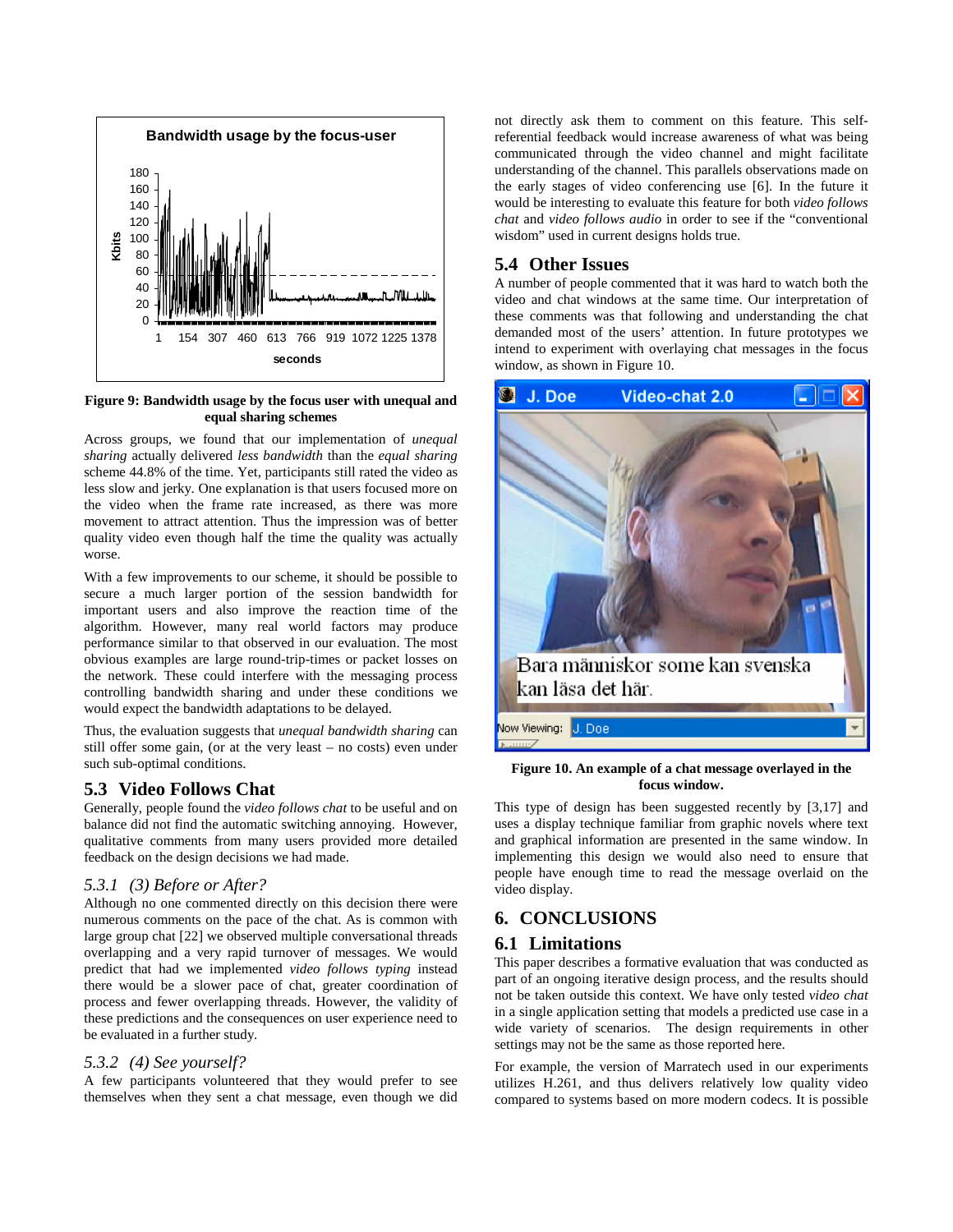that this affected the experimental results and may be one reason why some users found "no difference" between variations in video quality. This may not be the case with systems that deliver higher quality video since in this case the video may attract a larger amount of the users' attention making them more sensitive to changes in video quality.

### **6.2 Substantive Conclusions**

The vast majority of people we tested said they found both the video channel and *video follows chat* feature useful. But there are clear indicators in the qualitative comments that video chat could benefit from a number of design changes.

One issue was the lack of feedback to the person sending the message. The application might be improved if the sender also sees the video switching to them when they send a message. Another issue was the visual separation of video and chat, and the problems experienced when trying to follow both. A merging of these two streams, in a comic strip type layout might improve legibility. Whether the bandwidth requirements would be the same with this modified layout would require further study.

In its current form, in a social setting, the *low bandwidth* scheme of 0.2 fps delivers an unacceptable level of quality. Our explanation of this is that the communication of basic emotional expressions is blocked at this low rate. With *equal bandwidth sharing* and a frame rate of 2.5 fps the quality is acceptable all the time to the large majority (81%) of users. However, approximately half of users (51%) did find video quality to be acceptable even at 0.2 fps. This suggests an extreme insensitivity to bandwidth variations by a fair number of users during *video chat*. There is evidence that perceived quality can be further improved by using *unequal bandwidth sharing*. When supporting larger groups, (i.e. E-learning), such a scheme may be essential to maintain acceptable levels of video quality.

# **6.3 Methodological Conclusions**

Any application requires a number of design decisions to be made. With single user applications it may be possible to evaluate alternatives with users prior to implementation. This is not feasible with applications designed for large groups. Our approach under these circumstances was to first make a set of design decisions, identifying our rationale for each one. In the formative evaluation we sought to map both the qualitative and quantitative measures onto the design decisions we had made. Although the mapping of questions to answers is loose we found sufficient information from the evaluation to identify problems with the current prototype that inform the iterative design process.

Of the four different measures we used to evaluate video quality, only the user-descriptor scales recommended by [29] brought out the differences in quality perception between *equal* and *unequal bandwidth sharing*. This would indicate that these scales are more sensitive to small variations in quality as they aligned with how people naturally describe video quality.

# **7. FUTURE WORK**

Future work will primarily focus on further design iterations of the video chat application. The data collected during the evaluation point to a number of areas for improvement. These include implementing a version of the *unequal bandwidth sharing*  scheme that reacts quicker to changes in user importance, overlaying chat messages into the video window (see Figure 10),

and also evaluating user perceptions of *video follows chat* vs. *video follows typing.* In addition, future evaluations will incorporate eye tracking of users, to get a clearer picture of where users locate their visual attention while participating in video chat. Finally, we intend to go forward with ecological evaluations of future prototypes by deploying them in e-learning and videocorridor settings.

# **8. ACKNOWLEDGMENTS**

This work was done within the VITAL Community project, which is supported by the Objective 1 Norra Norrland - EU structural fund programme for Norra Norrland. Support was also provided by the Centre for Distance-spanning Technology (CDT). Thank you is also given to Stefan Elf for his help developing the prototype system for uneven bandwidth sharing.

#### **9. REFERENCES**

- 1. Alkit Communications, http://www.alkit.se
- 2. Amir, E., McCanne, S., and Katz, R. Receiver-driven Bandwidth Adaptation for Light-weight Sessions. In *Proc. ACM Multimedia 1997,* ACM Press (1997), 415 – 426
- 3. Ayatsuka, Y., Matsushita, N., Rekimoto, J., ChatScape: a visual informal communication tool in communities. *Ext. Abstracts CHI 2001*, ACM Press (2001), 327 - 328
- 4. Chen, M. Achieving effective floor control with a lowbandwidth gesture-sensitive videoconferencing system. In *Proc. ACM Multimedia 2002,* ACM Press (2002), 476-483.
- 5. Daly-Jones, O., Monk, A. & Watts, L. (1998). Some advantages of video conferencing over high-quality audio conferencing: Fluency and awareness of attentional focus, International Journal of Human Computer Studies, 49, 1 (1998), 21-58.
- 6. Dourish, P. A. Adler, V. Bellotti, and A. Henderson. Your Place or Mine? Learning from Long-Term Use of Audio-Video Communication. *Computer-Supported Cooperative Work*. (1996) 5(1): pp. 33-62.
- 7. Dourish, P., and Bly, S. Portholes: Supporting Awareness in a Distributed Work Group. In *Proc. CHI 1992,* ACM Press (1992), 541-547
- 8. Ehrlich, S.M., Schiano, D.J., Sheridan, K., Communicating Facial Affect: It's Not the Realism, It's the Motion . *Ext. Abstracts. CHI 2000,* ACM Press (2000), 251 - 252
- 9. El Kaliouby, R., Robinson, P., and Keates, S. Temporal Context and the Recognition of Emotion from Facial Expression. In *Proc. HCII 2003,* (2003).
- 10. Furnas, G.W. Effective View Navigation. In *Proc. CHI 1997,*  ACM Press (1997), 367 - 374
- 11. Handel, M., and Herbsleb, J.D. What Is Chat Doing in the Workplace? In *Proc. CSCW 2002,* ACM Press (2002), 1 – 10
- 12. Hellström, G., Quality Measurement on Video Communication for Sign Language. In *Proc. HFT 1997*, 217 - 224
- 13. Herbsleb, J.D., Atkins, D.L., Boyer, D.G., Handel, M., and Finholt, T.A. Introducing Instant Messaging and Chat in the Workplace. In *Proc. CHI 2002,* ACM Press (2002), 171 – 178